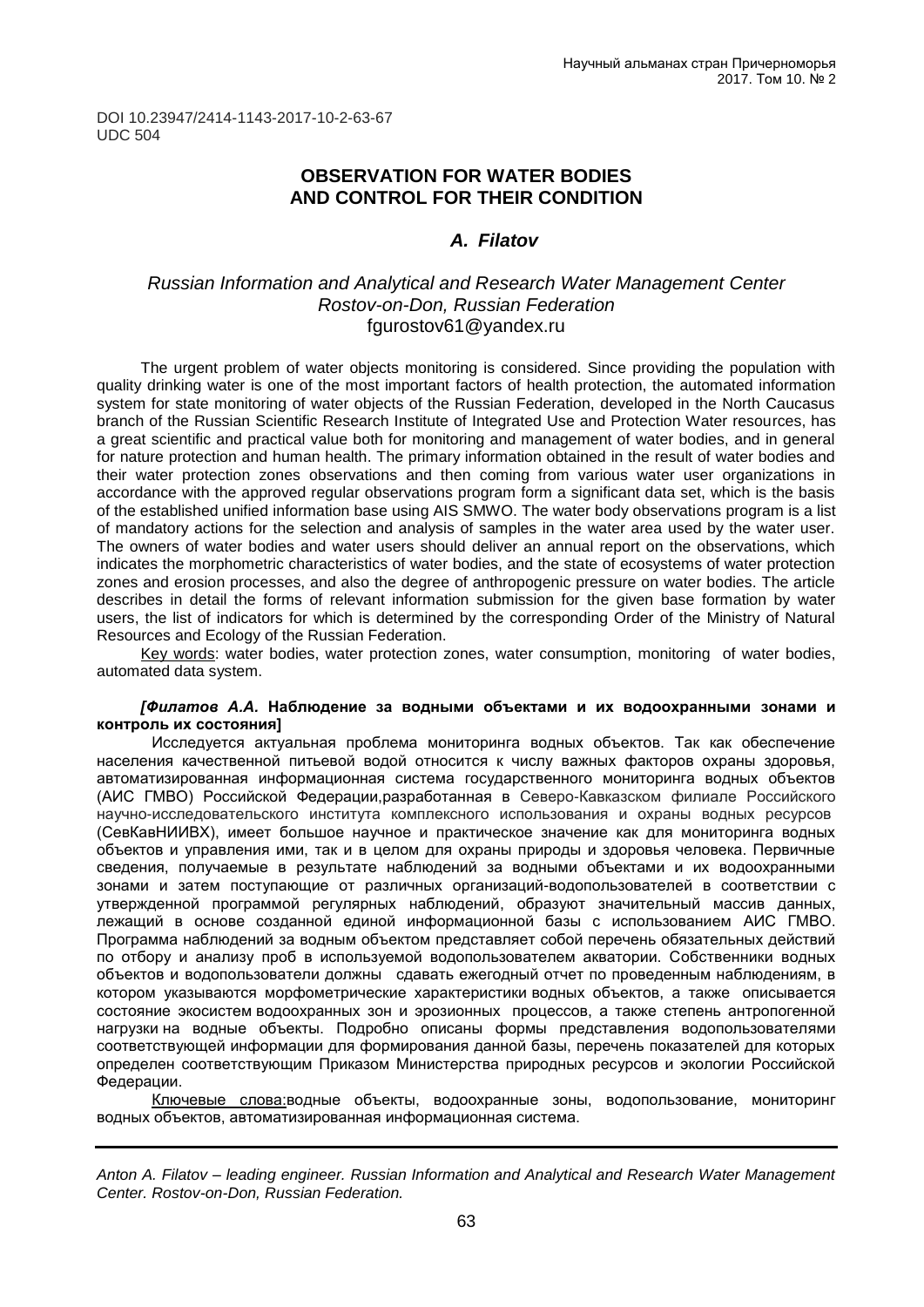*ФилатовАнтонАлександрович –*ведущийинженер.Российский информационно-аналитический и научно-исследовательский водохозяйственный центр. г. Ростов-на-Дону, Россия.

Russiaisone of the most water-rich countries: there are more than 30 thousand  $m<sup>3</sup>$ of water per one inhabitant in a year. The river runoff is the basic source of water resources, its main value is that it can be renewed. In the national economy of the country in quantitative terms water consumption exceeds the total use of all other natural resources. In our country there are over 120 thousand of rivers with a total volume of 4,691 km<sup>3</sup>, the most part of this volume (4,538 km3) is formed within Russia, and 153.2  $km<sup>3</sup>$  comes from the territories of adjoining states. A special feature of water consumption in Russia is a small water diversion from the natural water bodies, no more than 3% of river flow. At the same time, in a number of regions there is an acute shortage in water resources, conditioned by their mottles distribution on the territory. To the European part of Russia, where about 80% of the population and industrial potential are concentrated, 8% of water resources fall within. The structure of water consumption is characterized by the following manner: manufacturing needs – 58,9 %; household-drinking needs – 21,0 %; irrigation  $-13.0$  %; rural water supply  $-1.6$  %; the other needs  $-5.5$  %. Currently, due to the pollution or contamination, about 70% of Russia's rivers and lakes have lost their quality as sources of drinking water supply, as a result, about half of the population consumes contaminated low-quality water [2].

The state policy of the Russian Federation in the field of the use and protection of water bodies is built considering existing environmental problems and contemporary challenges.According to the Water Code of the Russian Federation [3], the state monitoring of water bodies is a system of observations, assessments and forecasts of changes in the state of water bodies in federal ownership, property of the subjects of the Russian Federation, municipal property, property of individuals, legal entities and appears to be the part of the state environmental Monitoring (state environmental monitoring). The state monitoring of water bodies is carried out in order to: 1) timely detection and forecasting of the negative processes development, affecting water quality and condition of water bodies, development and implementation of measures to prevent harmful consequences of these processes; 2) performance evaluation of realized measures to protect water bodies; 3) information support for the management of water bodies, including for state control and supervision over the use and protection of water bodies.

Water use is any type of activity that is carried out by the direct interaction with a water body (for instance, navigation, fishing, parking of boats, dredging operations in the water area, etc.). According to the contract of water use, the right to use water objects that are in federal ownership is obtained. When concluding a water use contract, an obligatory condition for the water user is the presence of an approved program of the water body regular observations. Monitoring of water bodies water protection zones is carried out in accordance with the resolution of the RF government from 10.04.07, No. 219 "About confirmation of the statementabout the water bodies state monitoring implementation". The list of indicators for this is determined by the Order of the RF Natural Resources and Ecology Ministry from 07.05.2008 No 111 "About approval of the forms and order of providing monitoring data, obtained by the participants of the water bodies state monitoring".

The most modern technologies are widely used in the information sphere, the use of automated monitoring systems of water objects became practically mandatory in monitoring of geoinformation systems. According to the Ministry of Natural Resources Order of the RF from February 6, 2008 N 30"On the approval of forms and procedures for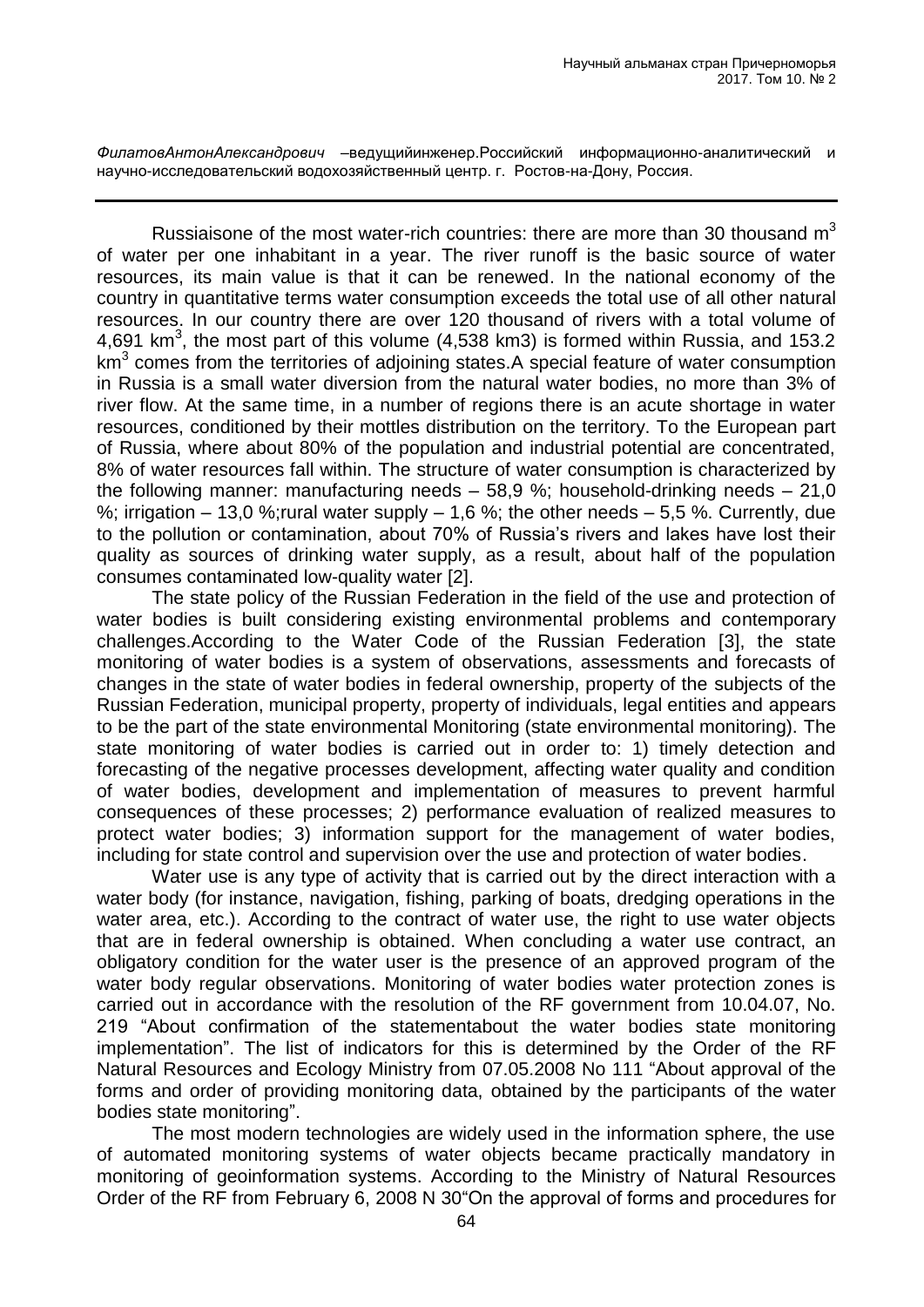submitting information, obtained as a result of observations of water bodies,by the interested federal executive bodies, owners of water bodies and water users", the owners of water objects and water users represent information, obtained as a result of observations for water bodies and their water protection zones, to the relevant territorial bodies of the Federal Agency for Water Resources. Information is presented on electronic media in the form of files with a covering letter, which indicates the number of presented files, their names, size, modification dates, and also the volume of presented information (the number of objects, filled lines of data representation corresponding forms).In the presence of technical possibility, presented information is certified with the digital signature.

The observation program for a water body represents a list of obligatory actions on selection and analysis of probes in the used water area. All obtained data about the object and itswater protection zone are quarterly or monthly delivered in the form of a report to the regulatory body, with whom the water consumption contract is concluded. Besides, the owners of the water bodies and water consumers should deliver an annual report on conducted observations, wheremorphometric characteristics of the water bodies are indicated, and also the state of water protection zone ecosystems is described (blanched land parcels, grounds for shrub vegetation, grounds for wood andtrees and shrub) and erosion processes (the density of erosional pattern), and also the degree ofanthropogenic load towater bodies.

Until recently, these received data did not come together. It was necessary to create a concept for monitoring the water bodies, complex according to its organized structure, and development of unite informative field (on the basis of data bank using) for all participants of such unification, also providing operation summaries about the state of a controlled water body and available for all participants of the given informational community. As is known, the basis of modern software engineering system analysis of large-scale monitoring tasks is the methodology OLAP-Data Mining, which implements the data storage concept. According to the definition given by one of the authors of this concept, "the data warehouse is a subject-oriented, integrated, unchanging, chronological-supporting data set, organized for the purpose of supporting decisionmaking". The main stages of maintaining the data warehouse are the periodic reception and integration of data in the interests of joint analytical processing and control analytics[1].

Within the frameworks of state water policy realization the specialists of NorthCaucasSRIWE developed the informative system of federal significance in 2013 – the automated information system of water bodies state monitoring (AIS SMWB) of Russian Federation with the aim of unite informational space formation on the basis of informational resources unity, obtained during state monitoring of water bodies by organizations of various department participation belonging;informational supplying of regulation process in the sphere of using and protection of water bodies; supplying of state control and supervision for usage and protection of water bodies. The scientific principles of information selection were determined, practical recommendations on the inventory of the alignments and the systematization of the timing of sampling, the choice of measuring horizons, intercalibration of measurement technologies, etc., were given.

Currently AIS SMWO is implemented and successfully operates. The department SWR and SMWO of the Russian Informational-analytical and research water management center is responsible for collecting the above information, constantly realizes large and important work on obtaining, specifying, processing and analyzing the reporting forms for monitoring water bodies from all over. The information about water consumer is containedin the water objects presented by the owners and water consumer forms: the name of the Russian Federation subject, the name of the organization, its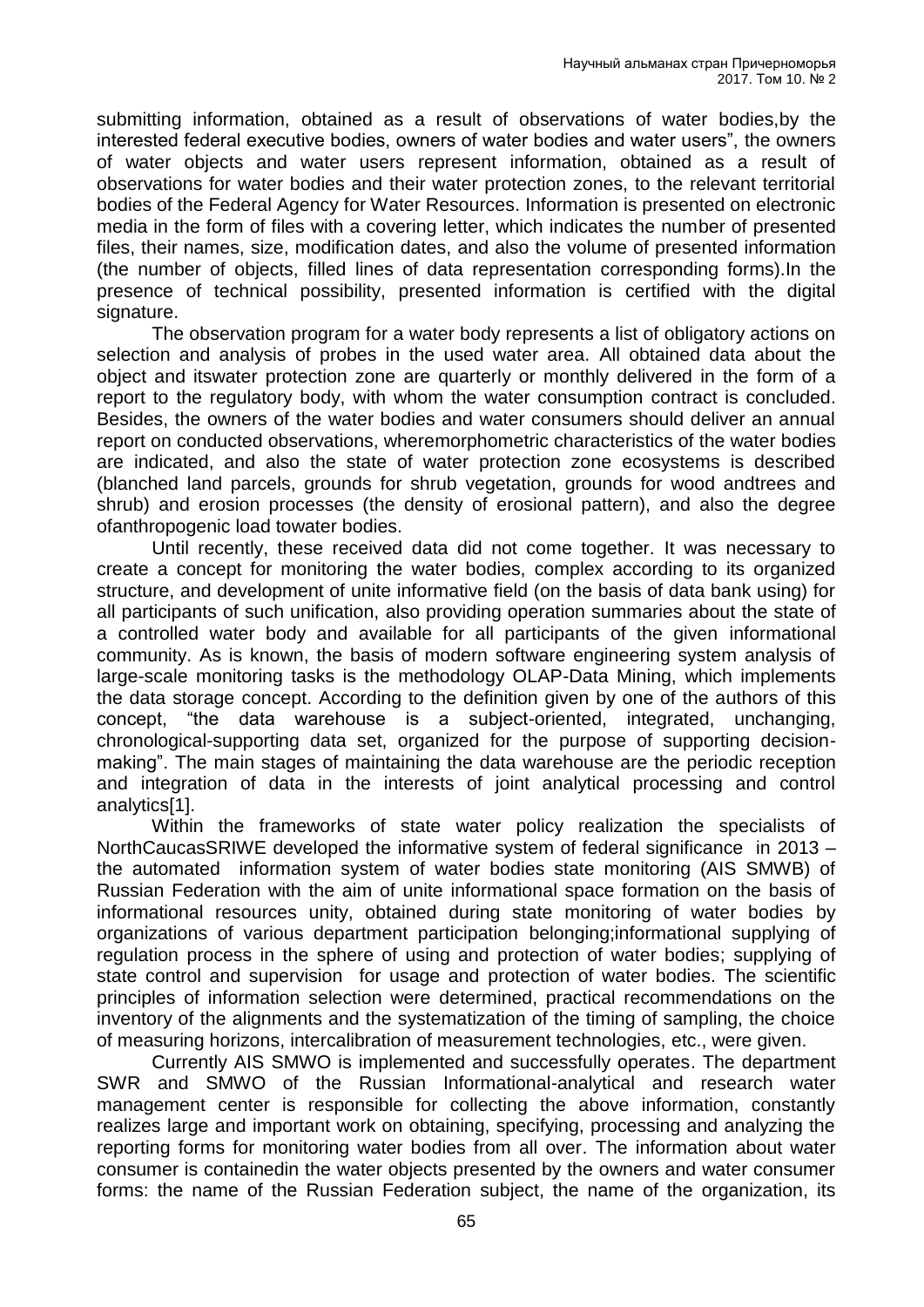postal address and organizational and legal form, Vat number, the basin district, the year for which information is provided. Monitoring data are summarized in the following forms: Form 6.1. Data of observations for water objects (their morphometric features), Form 6.2. Data of water bodies water protection zones, Form 6.3. Data of observations for the usage mode of water bodies water protection zones. Form 6.1.contains detailed information about the name of the water body water-resources region (for instance, Yenisei from the confluence of the Abakan river to the Krasnoyarsk waterworks facility), denomination and type are specified (for instance, river, lake, swamp), cross section coordinates, drain characteristics, (maximum, minimum and the average deepness, flow velocity m/s, flow quantity  $m^3/s$ ); reservoir characteristics (water area square (km<sup>2</sup>), volume (thous.m<sup>3</sup>); maximum depth, average depth). In Form 6.2. the name of the water sector, the name and type of the water body, the location of the site and the geographical coordinates of the observation point are described. Erosion processes are described (erosional pattern density km/km<sup>2</sup> or m/m<sup>2</sup>, erosional patternalteration km or m), observation types are pointed out. Water protection zoneecosystem (squares and alteration of blanched sites squats  $(S_1)$ , sites for shrub vegetation( $S_2$ ), sites for wood and trees and shrubs  $(S_3)$ , km<sup>2</sup>, m<sup>2</sup>, %, are described in this table, the reasons of these alterations are pointed out, for instance, shrub invasion or extraction of timber).

In the Form 6.3. the name, address and requisites of the economic entity are given, the type of economic or other activity is described. The table provides information on compliance with the regime for the use of water protection zones, specifies the dates and grounds for its verification and the conclusion of the supervisory authorities based on the results of this audit. Further details and contents of the issued regulations are introduced (for example, for the purpose of integrated, rational use and protection of water objects, protection of interests of citizens and the state, to bring the quality of sewage to the water facility - the Severchikha swamp to the standards specified in p. 10 of the Decision on granting Water object for use).The form also includes information on the fulfillment of the requirements issued during the previous inspection.

The primary information coming from different water users organizations forms a significant data set, which is the basis of the established unified information base. In the future, this database can have scientific and practical application, can be used for comparisons, analysis and scientific research. For example, in the course of surveys and observations, it is possible to determine areas of development of dangerous erosion processes, prevailing types of channel processes, deformations of river beds in control areas of the examined water protection zones, anthropogenic disturbances. The importance of water bodies is great and diverse, and although water resources are related to renewable resources, one should treat them with great care. Providing the population with high-quality drinking water, meeting hygiene standards, is one of the most important factors of health protection.The appliance of AIS SMWO has the great scientific and practical significance for monitoring of water objects, their regulation and in whole for environment conservancy and person's health.

## *Литература*

- 1. *БарсегянА.А*. Технологиианализаданных: Data Mining, Visual Mining, Text Mining, OLAR. СПб., 2007.
- 2. *Мидоренко Д.А., Краснов В.С*. Мониторинг водных ресурсов. Тверь, 2009.
- 3. Водный кодекс Российской Федерации от 03.06.2006 № 74-ФЗ (ред. от 28.11.2015) // Собрание законодательства РФ. 05.06.2006. № 23. Ст. 2381.